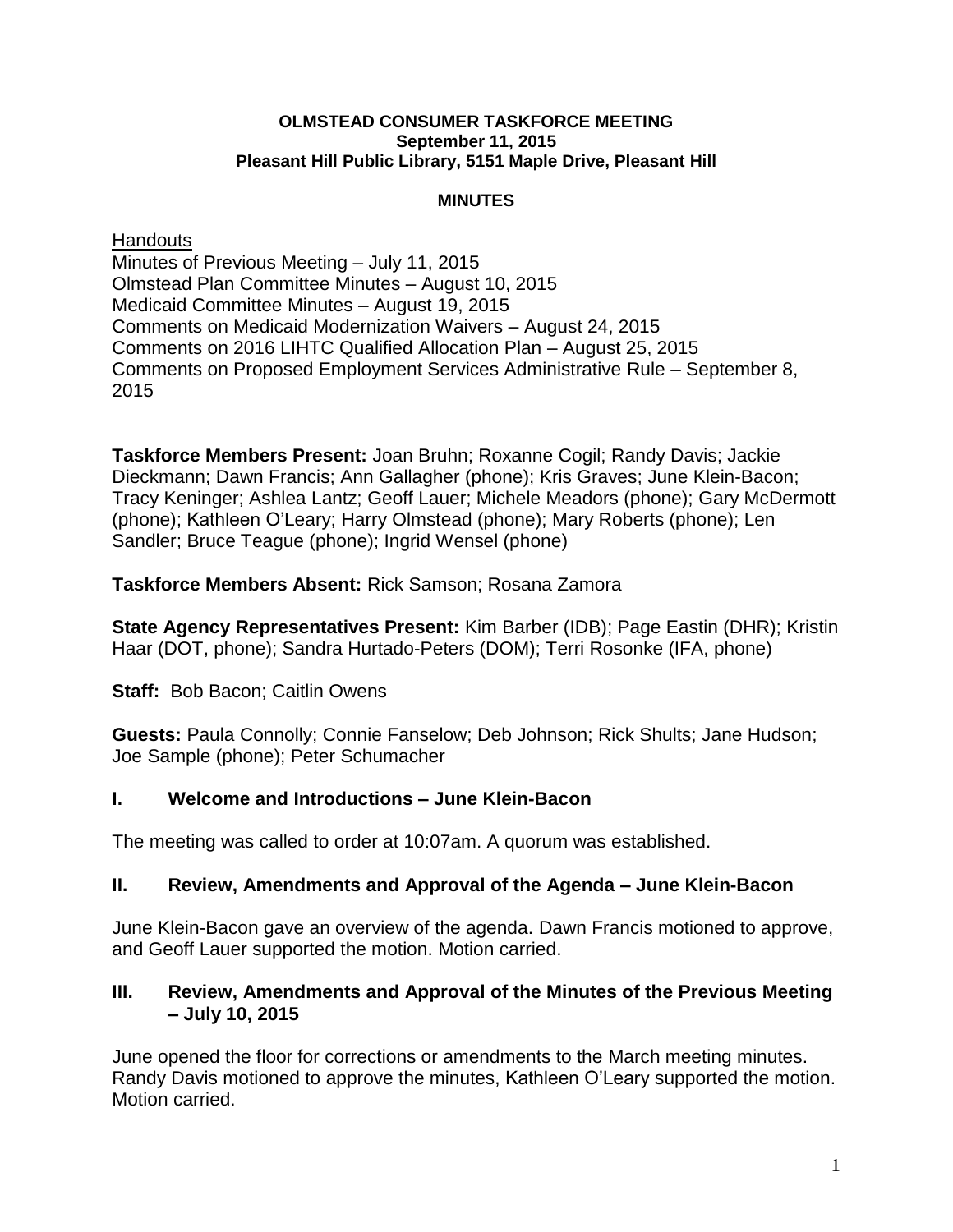### **IV. Executive Committee Report – June Klein-Bacon**

#### A. Government Accountability Office Request for Interview

June, Geoff, and Caitlin participated in a phone meeting with the healthcare team from the Government Accountability Office. The meeting was initiated by the healthcare team after they received a request for more information on the extent to which states that expanded Medicaid are seeking to waive the non-emergency medical transportation benefit from Senator Ron Wyden of Oregon, and Representative Frank Pallone Jr of New Jersey.

They reached out to the Taskforce to get the consumer perspective, and to discuss the opposition to the waiver based on past public comment submitted. The team asked for background information on the Taskforce and the disability service system in Iowa, and about NEMT and transportation issues. They also spoke with IME to get information on why the state wanted to waive the benefit and to discuss their efforts to evaluate the impact on members, and CMS to gather more information on how many other states have since applied for similar waivers.

June provided background on the NEMT issue in Iowa that the call was in reference to. After passing Medicaid expansion legislation CMS originally approved the state's request to waive their responsibility to provide non-emergency medical transportation for one year (January 1- December 31, 2014) to allow for reevaluation and consideration of impact on access to services before extending the waiver for the entire length of the 1115 demonstration. The waiver was again provisionally extended from January 1, 2015 to July 31, 2015, at which time CMS proposed Medicaid member survey responses on use and need for transportation be compared between those who do have access to NEMT and those who do not. In a July 31<sup>st</sup> letter to IME Director Mikki Stier, CMS extended the authority to waive NEMT services until March 31, 2016 – IME had requested the waiver through December 31, 2016 (the end of the 1115 demonstration period)**.** In the letter, CMS wrote the state should conduct another survey for them to use to consider the impact on access to care, as the results submitted previously do not entirely support the state's claim that waiving this benefit has no impact on members. June said the Taskforce has been vocal about their opposition to this waiver because of how important transportation is to obtaining healthcare services.

Dawn added that the current company that brokers NEMT is so restrictive and difficult to work with that looking at how many people are using the benefit doesn't say much. Kris Graves agreed and said the process of calling three days ahead of an appointment is a challenge for a lot of people. June said she is not sure the scope of the new data being collected, but plans to ask Deb Johnson. Len Sandler said it could be useful to ask TMS for information as they have to record every call that comes in and collect various other types of data. Paula Connolly said figuring out who has ultimate responsibility for these services under managed care is important, as she has heard from partners in other states that problems that exist prior to managed care are magnified after implementation.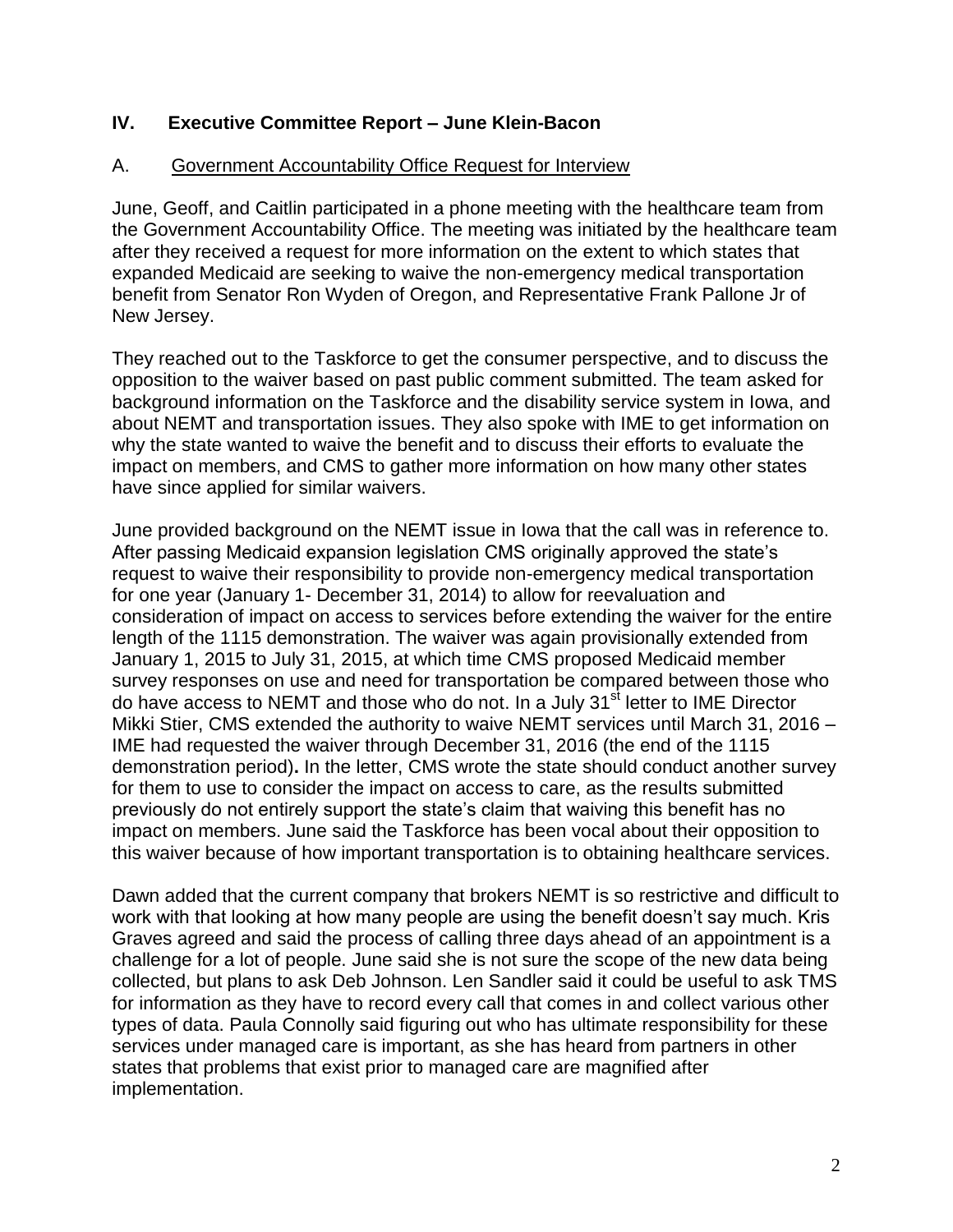#### B. Health Consumer Ombudsman Alliance

The HHS Appropriations Bill (SF 505) directed the Office of the State Long Term Care Ombudsman to collaborate with various entities, consumer advocates, and consumer assistance programs to develop a proposal for the establishment of a Health Consumer Ombudsman Alliance. The purpose of the alliance is to provide a permanent coordinated system of independent consumer supports to ensure that consumers, including consumers covered under Medicaid managed care, obtain and maintain essential health care, are provided unbiased information in understanding coverage models, and are assisted in resolving problems regarding health care services, coverage, access, and rights. Several meetings have been scheduled through November to allow the group to draft a report due to the Governor and Legislature by December 15, 2015.

June was invited to attend on behalf of the Taskforce. The first meeting was on August  $12<sup>th</sup>$  and largely spent discussing what the legislation actually means, and where the Alliance should focus. She said it was unclear to many whether the legislation intended the group to serve all people asking questions about insurance, including those with private coverage and already have consumer protections in place, or whether it is just intended for Medicaid managed care members.

Paula asked whether the Alliance will have the jurisdiction to review the grievance process through MCOs and the state, and whether the group itself will set the process and procedures. She said this is one of the most important areas for advocates to be involved and have a voice; people need to know their rights and the process when they do not agree with a decision made. Geoff said those questions and others are emblematic of the questions many people have about accountability and authority. He said Disability Rights Iowa did not get the funding to be in this role, but stand ready to provide support and systems change with the limited resources available. Jane Hudson said they have created a Medicaid Rapid Response team to provide advocacy for grievances. Len asked whether DHS has created a flow chart for who is going to oversee each of the four bidders, and if so it would be helpful to see a copy.

June said anyone with feedback regarding what the Alliance's function should be, or other input should let her know so she can share it as part of her role representing the Taskforce.

Randy suggested articulating these concerns in a letter. Geoff said he agrees the problems need to be addressed, but at this point it is somewhat unclear who the letter should be sent to. He said it might be wise to put the idea on hold until it is determined where it would have the most impact. Randy suggested the letter could go to the Office of the State Long Term Care Ombudsman, Governor, media, and key Legislators.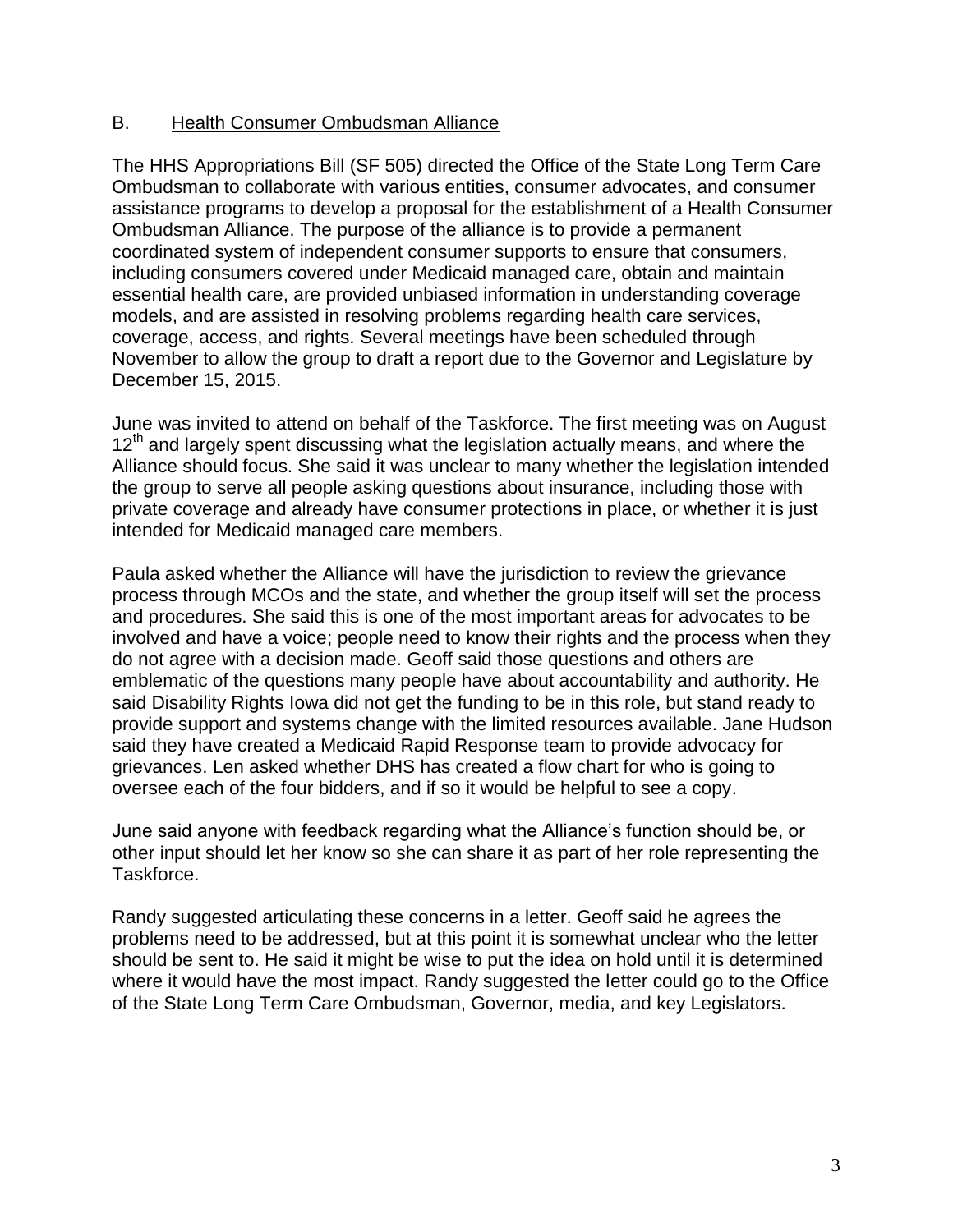## C. Call with Magellan to Discuss Integrated Health Home Survey

June shared that she, Geoff, and Caitlin had a good call with Magellan to discuss the IHH survey put out by the Taskforce in the spring. Kelley Pennington reached out to arrange the meeting, which also included Todd Lange and Dave Klinkenborg from Magellan. Kelley shared that they appreciated the feedback, especially overview of pros and cons and the specific member comments, and they think they have addressed some of the issues identified, but acknowledge they still have room to grow. She said an early lesson they learned is it isn't enough to just pull together a team. Many people needed more support in that area than they had expected, and it took a lot of work to figure out how to do that piece well so the patient was actually benefitting from having all of those people involved in their care coordination.

Kelley said they are addressing some of the concerns through continued coaching, and possibly adding providers so consumers have more choices regarding where, and from whom, they receive IHH services. It was noted that currently participants can choose to receive services through whichever IHH they would like, but that needs to be better communicated to members and providers because the current structure leads people to assume they have to seek services within their county.

June shared that she has been in touch with Kelley since learning that Magellan was not selected as an MCO, and it sounds like some staff from Magellan will be working for the winning bidders. June said she hopes this will be positive since they already know the landscape. She said Kelley encouraged the Taskforce to reach out candidly and informally with any feedback they hear or wish to give, and hopes this will still be the case as they shift to new positions.

# **V. Olmstead Plan Committee Report-** Dawn Francis and Geoff Lauer

Dawn provided background on the committee that was formed to work with DHS on developing a new Olmstead Plan, as the current one expires at the end of 2015 and hasn't been updated in several years. She said the committee was surprised when DHS presented them with a draft at the first meeting on August  $10<sup>th</sup>$ , and expressed their desire to be part of the development, not just provided updates on the work DHS is doing. Most of the meeting was spent brainstorming data the committee would like to see to assess the impact of the 2011-2015 Plan, and inform the priorities of the new one. She shared that DHS had planned to present the current draft at this meeting, but June wrote an email requesting DHS not present the plan to the full Taskforce until it has been presented to the committee. A committee meeting has been scheduled for September 22<sup>nd</sup>.

Dawn said she thinks the committee needs to review Executive Order 27, which names DHS as the lead agency on Olmstead implementation in Iowa, and while she understands they can't direct other agencies, the Plan needs to encompass the state agencies named in Executive Order 27, not just DHS. Geoff added that the Plan needs to be concrete and actionable, not simply an aspirational list of future integrated options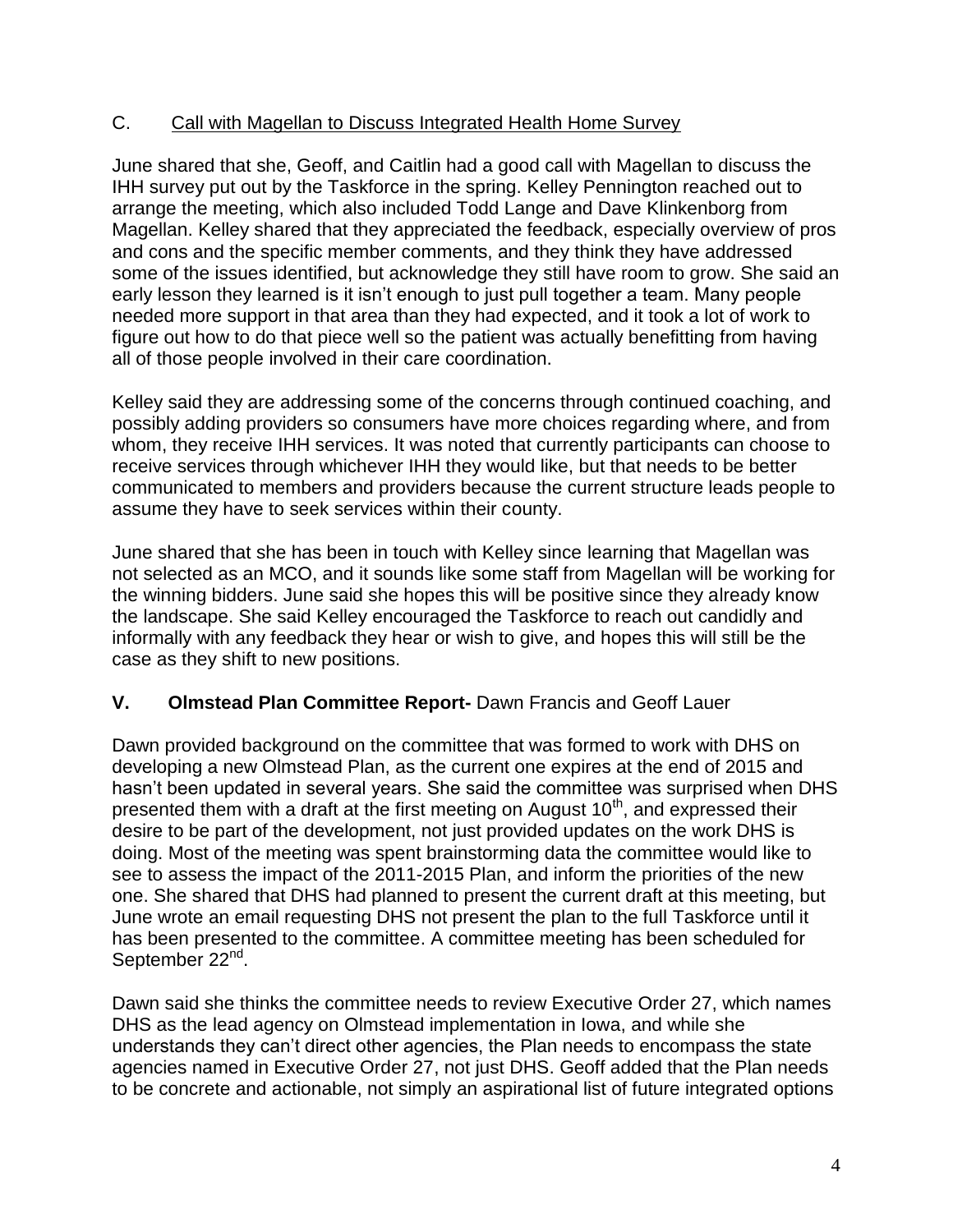for people with disabilities. The plan needs to be written in such a way that it can be used as a tool to look back and identify what was done and when, as well as what was not done, why, and what changes need to be made to accomplish the activity.

Dawn shared the concern that DHS wants to have the Plan completed by the end of the year, and suggested that needlessly hurrying will compromise the thoughtfulness and impact. Geoff added the development provess should be slow enough that it is comprehensive, but fast enough to get it going. He said they have reviewed some federal guidance for Olmstead Planning and are trying to align the process with best practices, and if done correctly the plan will be one of the most important tools that Iowans with disabilities have to ensure their rights are being attended to and addressed.

June added that in her correspondence with DHS, Rick expressed he is committed to the process and amenable meeting more frequently with the committee. She said an ongoing concern for her is involving other state agencies and making sure the Plan is for the state, not just DHS.

Tracy Keninger asked if there was a framework to look at the progress made on the 2011-2015 Plan. Geoff said there is not as much available on the progress of the 2011- 2015 Plan, but there will be more data collected over the next few years because of MHDS Redesign, as well as requirements for MCOs to submit data. He said looking at what specific data will be collected and how it can be incorporated into the Plan will help ensure accountability to outcomes. Tracy thanked the committee for their efforts to make sure the planning process remains transparent, as well as emphasizing the importance of accountability.

Len asked if there is a clear idea of how DHS is planning on structuring the new Plan. He said outlining what is going to be achieved and how it will be achieved is important, and though money will always be an issue, it would be good to know what issues are in our sights, and what we are working towards. Rick said his vision, which he has shared with the committee, is that the Plan be about the lives of people with disabilities. He said first identifying what life should look like (example: individuals should have access to safe, affordable, integrated housing); then working backwards to determine specifically how progress will be measured and tracked; and finally what activities or policy changes are needed to have an effect on achieving that outcome. Len said making the outcomes more tangible would be good. He said data has been collected since the *Olmstead* decision in 1999, but asked if anyone has looked at all of it to identify where the shortfalls are. For example, what do we consider affordable housing? Does IFA track the number of people with disabilities who move into units? He agreed that vision is important to include, but said it would be immensely useful to actually start by tracking one discrete effort- how much money is going towards it, and carefully tracking it to see whether it had the intended impact. He said he isn't sure how to do that, and it is certainly too much for the Taskforce to take on, but there are likely state agencies or others who would be willing to volunteer.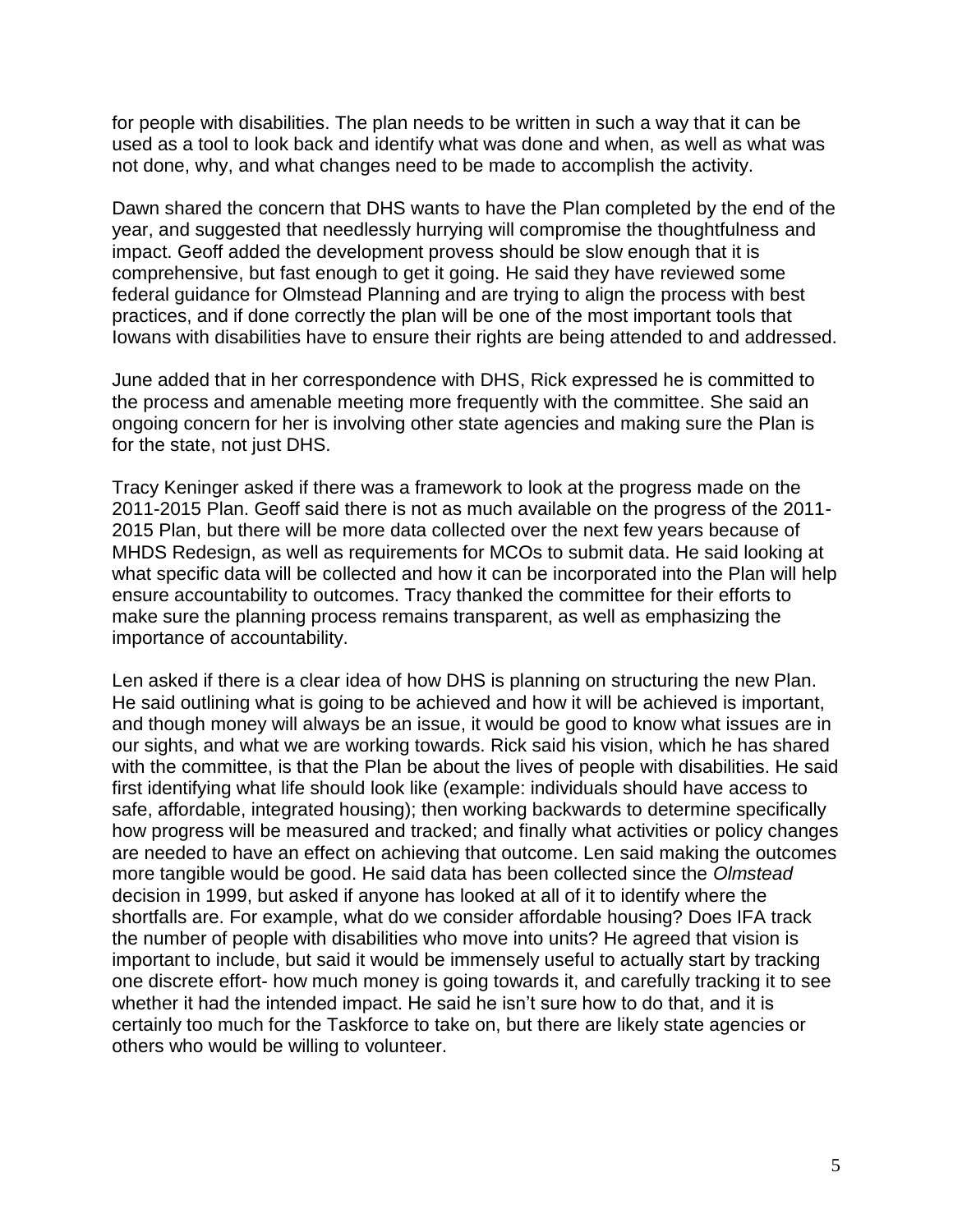Joan Bruhn said when she worked for an independent living center they worked with the city to increase curb cuts, and at least locally there are data available on things like that. She said it is important to remember the more local, grassroots issues to make sure people have as much of a chance as possible to be able to successfully live in the community.

Geoff said he hopes the Taskforce will have the opportunity to review a draft soon, and carefully review it and add comment based on the various levels of expertise around the table. He said monitoring progress should be an ongoing focus for the Taskforce, as well as strategically engaging state agencies, including those who have not been active on the Taskforce, and asking them to report on how they are supporting Olmstead. Paula said there had been talk about having some kind of educational event about the Olmstead Plan, and it would be good for the Taskforce to be involved. She said there is a lot of information out there and the Taskforce should not be trying to do this by themselves, nor should this be thought of just at the state level. She said getting information in the hands of people with disabilities so they can see how this could impact their own communities and how to advocate for that change is very important. Page Eastin suggested reaching out to state agencies and giving an assignment, specific way to be involved, or way to show impact might help them participate more and improve engagement with the Taskforce.

Dawn commented to Rick and Connie that she realizes the committee listed a lot of data they are interested in seeing at the last meeting, and acknowledged it would take some time to get that information. She asked if there was data available at this point, whether DHS would consider relaxing the timeline, and if there were ideas on how to pull in the other state agencies. Rick said they are already working with MHDS Regions on ways to track what is occurring in each region by gathering data on things like access and service delivery, and looking at ways to present that information in a way that that is meaningful. He said he has been impressed with the regions, and they have been giving positive feedback about the process. He said the DD Council is also contributing with their work on measuring the extent to which people are working in integrated settings. He said at this point he sees everything as being on the table for discussion, including the timeline, but he also does not want to see the process lag. He said the Taskforce is important an important partner, but there are other stakeholders who need to be involved, and he wants to keep them informed and engaged as well.

# **VI. IME Update** – Deb Johnson

## A. Managed Care

Deb shared that before the Taskforce meeting two toolkits were posted on the Medicaid Modernization website, one specifically for providers and the other for stakeholders. She said they have information on the transition, timelines, and how managed care will work. The hope is that they will help people share information and spread the word about managed care. She suggested everyone sign up for updates from IME because the toolkits and other information on the site will be updated frequently. She said there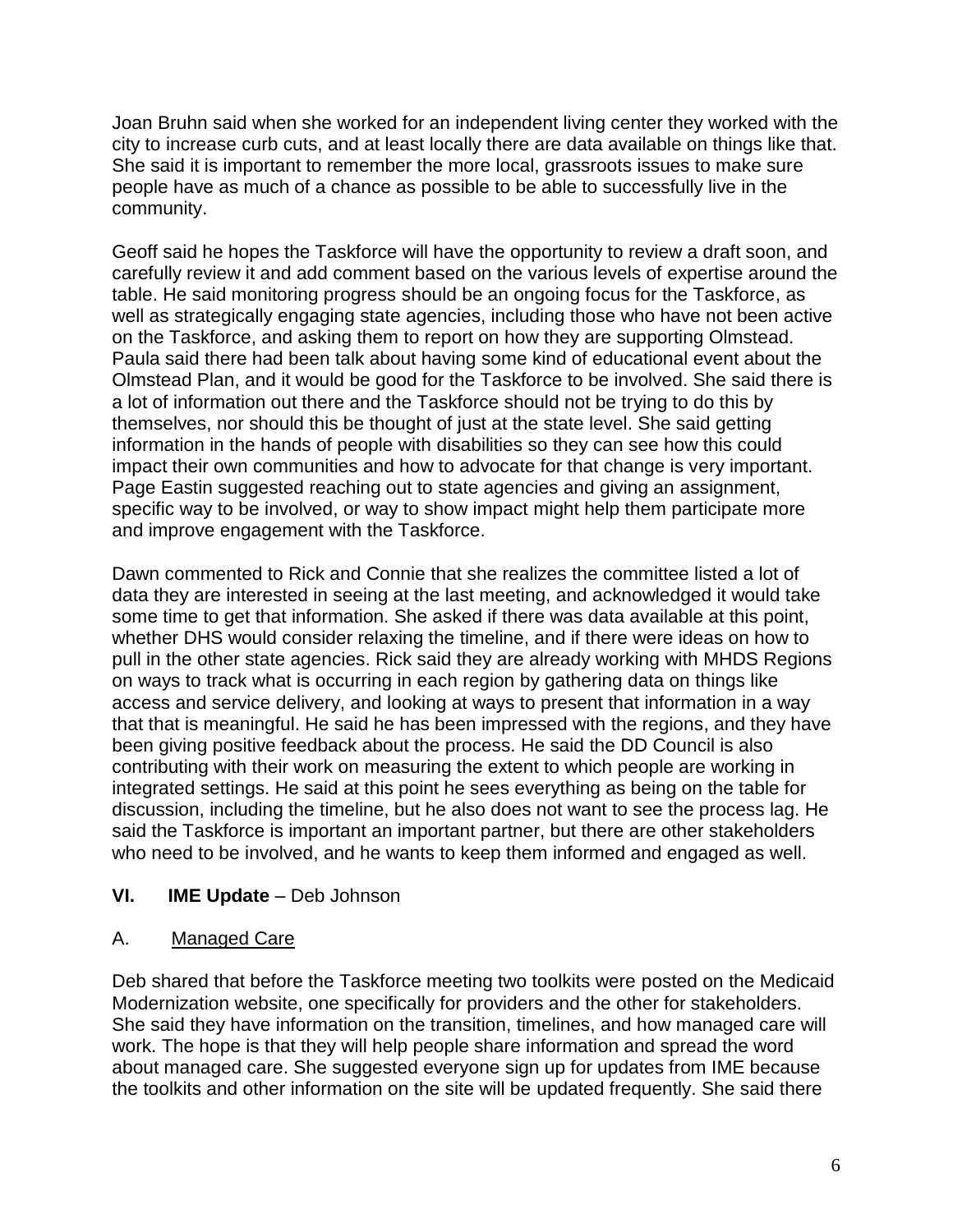will be a lot of changes coming up and they want to make sure information is shared as quickly as possible.

Deb shared that four MCOs were selected, Amerigroup Iowa, AmeriHealth Caritas Iowa, United Healthcare Plan of the River Valley, and WellCare of Iowa. She said soon IME will be mailing an introduction letter to members that gives general information about the upcoming changes, and then in October and November actual enrollment packets will be sent. Both mailings will be staggered, with people who have long-term care needs receiving the first round of mailings. She said they are expanding the capacity of the member services call center so they are prepared to take calls from people who have questions or need assistance.

She said it is important for people to understand the enrollment process and deadlines. Members will all be auto-assigned to an MCO, and that information will be in the enrollment packets. Members can change MCOs, but if they do nothing they will be enrolled with the auto-assigned MCO. Members who do want to choose will need to do so by December  $17<sup>th</sup>$  for coverage beginning on January  $1<sup>st</sup>$ . If they do not meet the December  $17<sup>th</sup>$  deadline they will have to stay with the MCO they were assigned to through the month of January. Members will be allowed to switch for any reason until March 18<sup>th</sup>, and after that they will only be able to switch for "good cause" reasons. Deb emphasized that if people want to change MCOs beyond that deadline, IME always has and will allow changes for good cause. Examples of good cause reasons include moving to another city, providers leaving the MCO network, etc. She said encouraging people to communicate with their MCOs about concerns they are having is really important, and they also encourage people to submit grievances and appeals when needed.

June asked whether the grievance and appeals process is outlined anywhere. Deb said each MCO will have their own plan and process for that, but the state is in charge of overseeing the process, which is why it is important to first work with your MCO if you are unhappy, and then continue on to exhaust the grievances and appeals process if that is not successful. June asked if there are people identified to assist people with this process. Deb said not specifically, but care-coordinators currently do this and can continue to do so.

Len expressed concern about how a consumer is supposed to make an informed choice or compare plans when information is neither easy to get nor to understand. He asked how people will be able to compare networks early in the process. He said some of the companies have bad reputations, but he would also like to know what they do well. Deb said the companies are new in Iowa so the reputations are from other states, and given how differently each state structures their programs it is hard to compare what is happening in Iowa. She said there will be more stakeholder outreach, and soon the MCOs will be going out with the Department and holding meetings around the state. She said there will be more mailings coming from the MCOs, contacts for people to call, etc. She said this is a big learning process for everyone.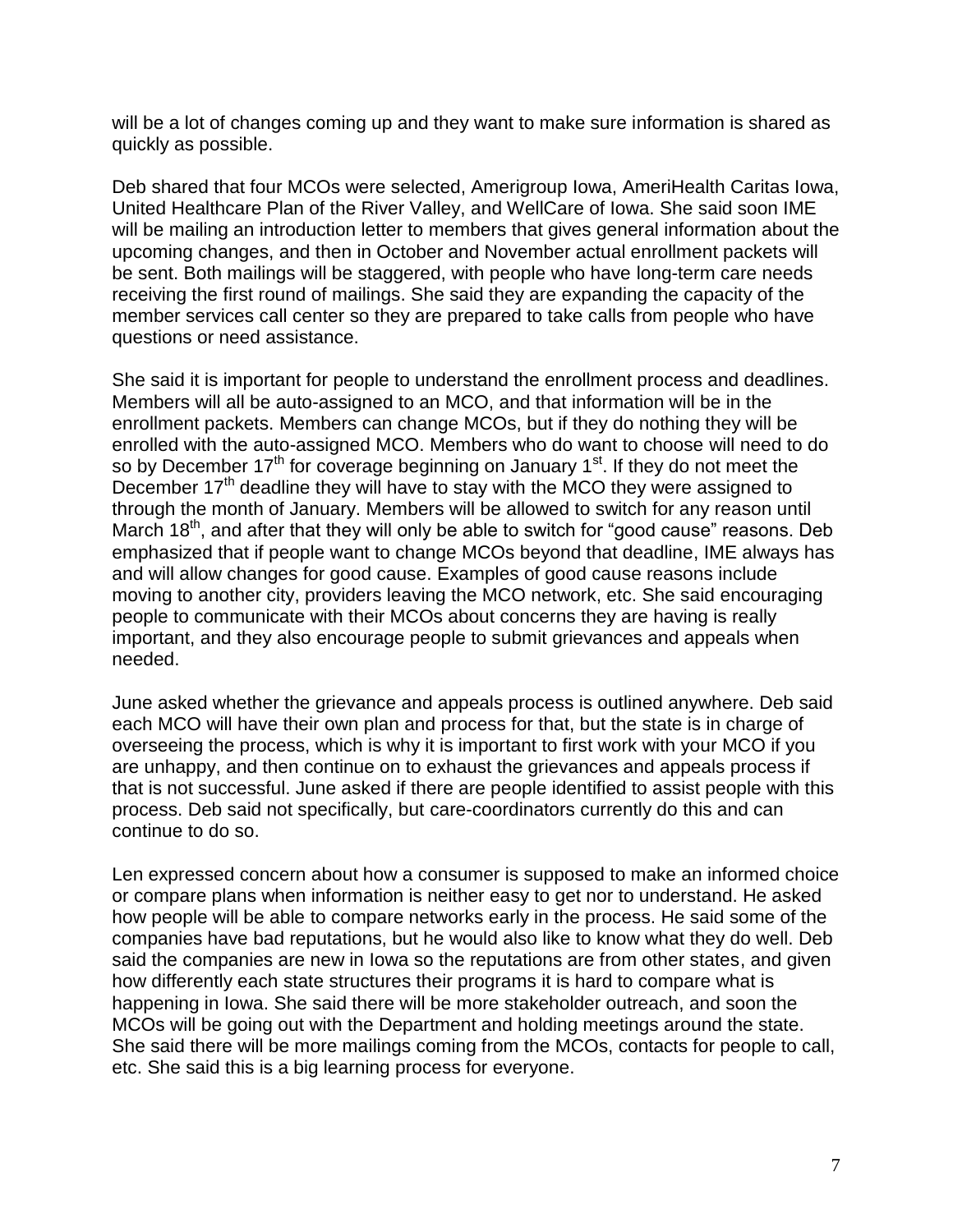Len said there is a meeting scheduled for September 21<sup>st</sup> in Johnson County and he would like to ask each MCO what distinguishes them from the others and what are they going to do in the first 30-90 days to set themselves apart. He asked if the Department can urge or require them to answer specific questions at the various meetings. Deb said if people have specific questions they can pass them along.

Geoff asked when the MCOs will be signing the contracts with the state. Deb said in the next few weeks. Dawn asked what would happen if none of the MCOs contract with all of an individuals' providers, and whether they would have to change providers if this happened. Deb said that MCOs will have the ability to contract with outside providers for special reasons.

# A. HCBS Waiver Waitlist

Deb shared that IME put the \$6 million appropriation in their waiver budget and have put out thousands of slots. She said they open more slots than they have opportunities because people end up not taking slots for various reasons like moving, passing away, being on multiple waitlists, or not being eligible. She said typically about 40% of people end up not being eligible, but this time it was closer to 20% or 30%. She said they go by the date of the application, so the ID waiver is lower on the list because its waitlist is newer. They hope to use the \$6 million by the end of the state fiscal year.

## **VII.** Medicaid Committee Report – Geoff Lauer and Roxanne Cogil

## A. Action Item: Request for Endorsement of Taskforce Comments to DHS

Geoff noted that people had an opportunity to look over the document before it was submitted, and asked if anyone had questions or comments. Dawn moved to endorse, Randy supported the motion. Motion carried.

## B. Discussion

Geoff said Deb's report on waiver dollars was encouraging. Roxanne said she had several more questions for Deb that she would like to follow-up on. She said she and others have repeatedly asked about how HIPP will work with managed care, and the answers have been inconsistent.

Geoff said it remains to be seen what will happen with the appeals that have been filed by several of the MCOs that were not selected. He said the toolkits will hopefully be a good resource to share with colleagues to help spread the word. He said BIA is going to start sharing the information on Facebook and through mass mailings, and that hopefully with the combined efforts of advocates around the state people will at least have heard of managed care.

Geoff said the Taskforce could consider reaching out to managed care companies and giving them feedback on what advocates are hearing and seeing. He said this could be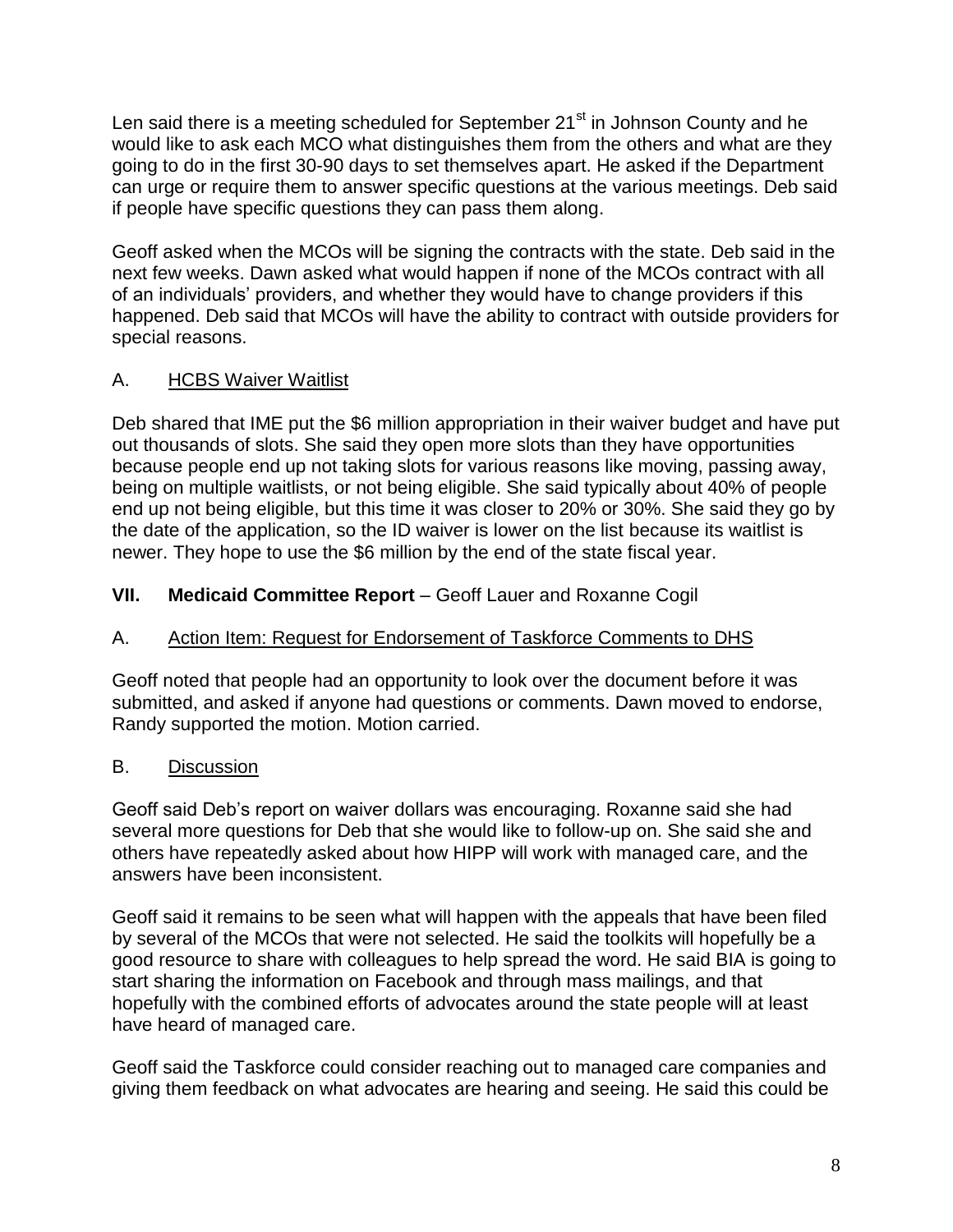done through the Medicaid Committee, or if time and schedules allow they could be invited to upcoming Taskforce meetings. Paula agreed that reaching out to the MCOs and finding out how they are setting up their advisory committees, and letting them know that there are advocates who are concerned and will continue to monitor this issue should be done as soon as possible.

June said she sent the IHH survey report to all of the bidding MCOs in May and received several responses thanking her for sharing the information. She said it is still the hope that the MCOs will avoid some of the difficulties Magellan experienced with the IHH roll out, and that a letter to the MCOs with an introduction to the Taskforce and discussion of some of the questions or concerns that have come up could be a good place to start. She said she wouldn't want correspondence to be negative, but more of an outline of Olmstead principles and how the Taskforce hopes managed care organizations will support those principles with their policies and practices.

Len suggested another good question to ask all of the MCOs at the Johnson County forum is how they will avoid the difficulties encountered by Magellan when they roll out their own programs. He also said encouraging individuals to directly ask their providers whether they intend to enroll with all of the MCOs, and if not which ones they plan to enroll with would be a good way for individuals to get the information they may need to make the choice of which MCO to choose.

## **VIII.** Community Access Committee Report – Tracy Keninger and Ashlea Lantz

#### A. Action Item: Request for Endorsement of Taskforce Comments on Proposed Administrative Rules

Ashlea shared that the Taskforce has done a lot of advocacy on the issue of employment, and should consider the positive impact they have had on the employment services administrative rules finally being noticed. The rules don't say that sheltered workshops have to end, but she emphasized that public dollars should be promoting integrated employment.

Ashlea said the workgroup that helped inform the rules was pulled back together before the rules were released to go over the proposed changes. She said the funding has shifted towards supported employment, and there were positive changes to definitions that will make integrated employment more of a viable option for providers. She said a lot of the comments that she has heard about the rules have been about direct staff qualifications, and while it is good that the new rules add requirements for training, there is only one training specified which is unnecessarily restrictive. She said there are similar concerns about certifying staff. She said another issue is that the rates for prevocational services dropped, but there was no client ratio specified. She said the Taskforce suggested adding a ratio to make sure integrated employment is incentivized.

Geoff moved to endorse the comments, Roxanne supported the motion. Motion carried.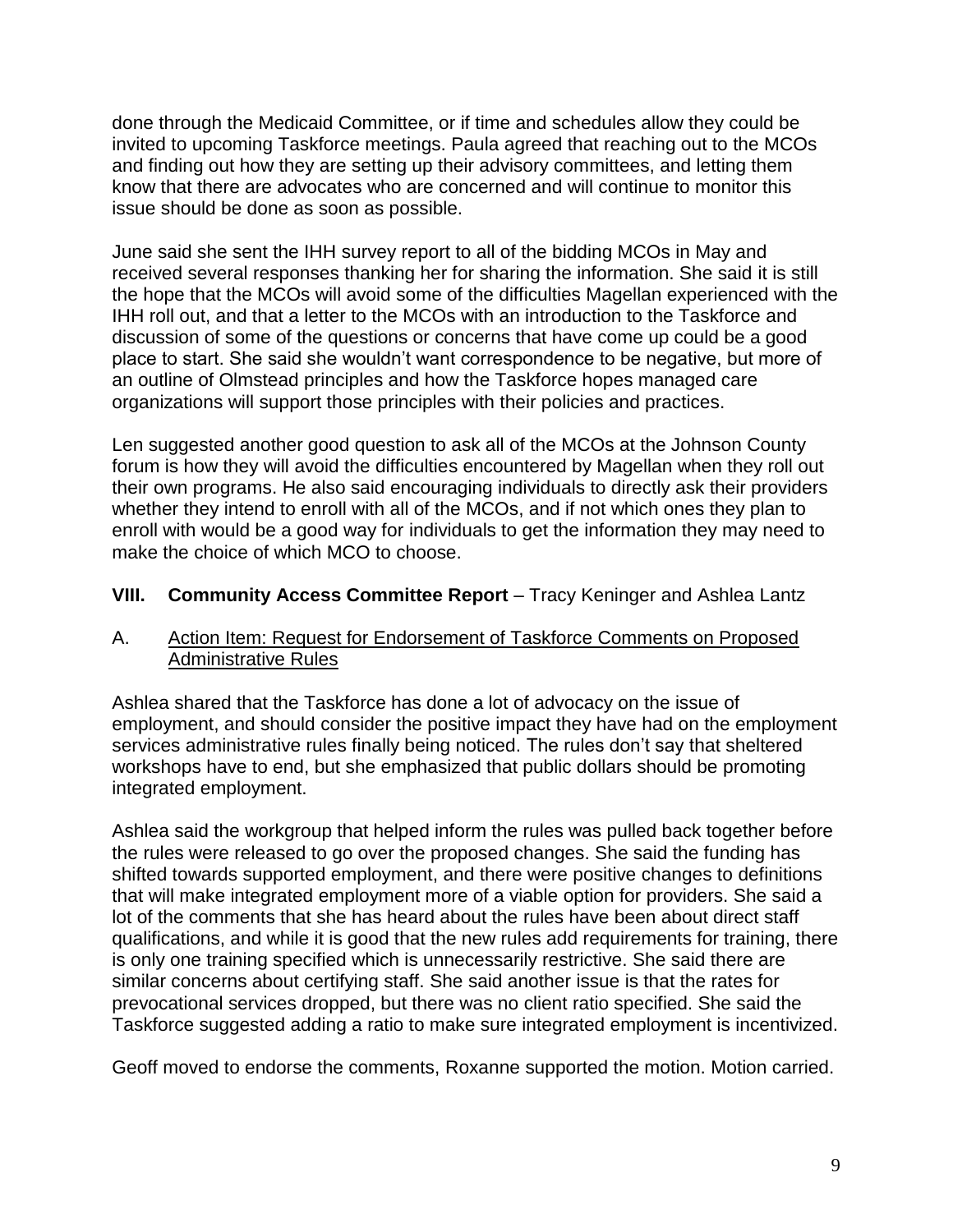### C. Action Item: Request for Endorsement of Taskforce Comments to Iowa Finance Authority

Tracy gave an overview of the comments submitted by the Taskforce regarding the 2016 Qualified Allocation Plan for the Low Income Housing Tax Credit program. Kathleen moved to endorse, Joan supported the motion. Motion carried.

# **XII. State Agency Reports**

## A. Iowa Finance Authority

Terri Rosonke reported that staff are reviewing comments submitted regarding the 2016 Low Income Housing Tax Credit Qualified Allocation Plan, and it is expected to be presented October  $\overline{7}^{th}$  with revisions. Terri also reported that IFA's Housinglowa conference in Coralville had a good turn out, and included a few well attended training sessions on affirmative fair housing marketing planning. Terri said the HCBS rent subsidy program continues to have virtually no waitlist. She said IFA recently put together a one-page brochure to educate people about the program. Terri will forward the brochure to Caitlin for distribution to the Taskforce.

# B. Department of Transportation

Kristin Haar reported on a new program available to public transit agencies that could help people with low or moderate income. The Iowa Economic Development Authority is making the program available through Community Development Block Grants to areas with population under 50,000 to provide transportation for employment, job training, or adult education. She said DOT is not involved directly but encouraged people to talk to their local transit offices if interested.

# C. Department of Human Rights

Page Eastin reported that Monica Stone has been hired as an administrator at DHR. She said the Department has three divisions and Alba Perez from the Office of Latino Affairs recently left. She said the Division of Criminal and Juvenile Justice, which carries out research, data collation, and analysis to assist policy makers and others address areas of concern was recently awarded a planning grant.

## D. Center for Disabilities and Development

Bob Bacon reported that the situation with Iowa COMPASS has become more serious since the discussion at the last Taskforce meeting. The meeting of stakeholders to discuss a sustainability plan with IDA has still not been scheduled. DHS is concerned that the BIP requirement of having a disability component to the No Wrong Door system will not be robust enough without COMPASS, so they are going to continue to fund COMPASS through June 2016 with a six-month contract extension. He said a new